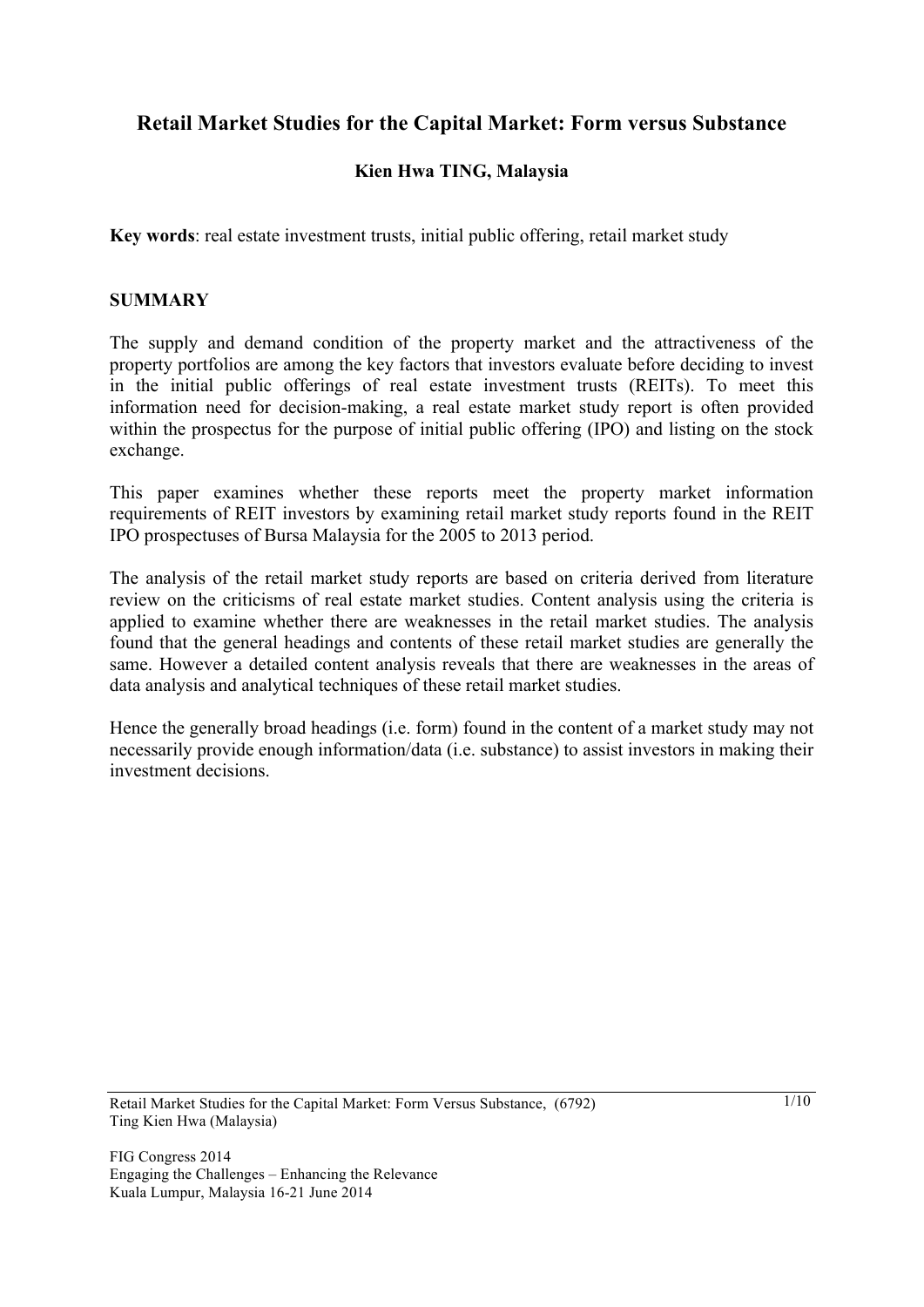# **Retail Market Studies for the Capital Market: Form versus Substance**

## **Kien Hwa TING, Malaysia**

## **1. INTRODUCTION**

Each REIT initial public offering (IPO) requires a prospectus to be filed with the Securities Commission and the Stock Exchange. The prospectus provides details about the REIT investment offering for sale to the public. A prospectus will contain the facts that an investor needs to make an informed investment decision. Apart from the information on the offeror, the properties, the managers, the trustees, the trust deed etc other important information such as valuation certificates, proforma balance sheet, profit forecast and taxation are provided in the appendix of the prospectus.

The supply and demand condition of the property market and the attractiveness of the property portfolios are among the key factors that investors evaluate before deciding to invest in the initial public offerings of real estate investment trusts (REITs). A real estate market study report is often provided within the prospectus for the purpose of initial public offering (IPO) and listing on the stock exchange to meet this information need.

This real estate market study report is a new form of market study that fulfills the needs of investors and is different from the traditional market studies that are conducted on new property development. This paper will examine whether these reports/studies meet the investment requirements of the REIT investors.

#### **2. REAL ESTATE MARKET STUDY IN THE CAPITAL MARKET CONTEXT**

Market studies are conducted to cover the following property development and investment situations (Maliza 1992):

- (a) A use in search of a site (use given, site unknown) The market study attempts to identify and select the best site for the identified use for maximum profit and growth.
- (b) A site in search of a use (use unknown, site given) The study attempts to determine the most fitting and probable use by studying and comparing legal, physical, market and financial aspects of alternative uses

 $2/10$ 

Retail Market Studies for the Capital Market: Form Versus Substance, (6792) Ting Kien Hwa (Malaysia)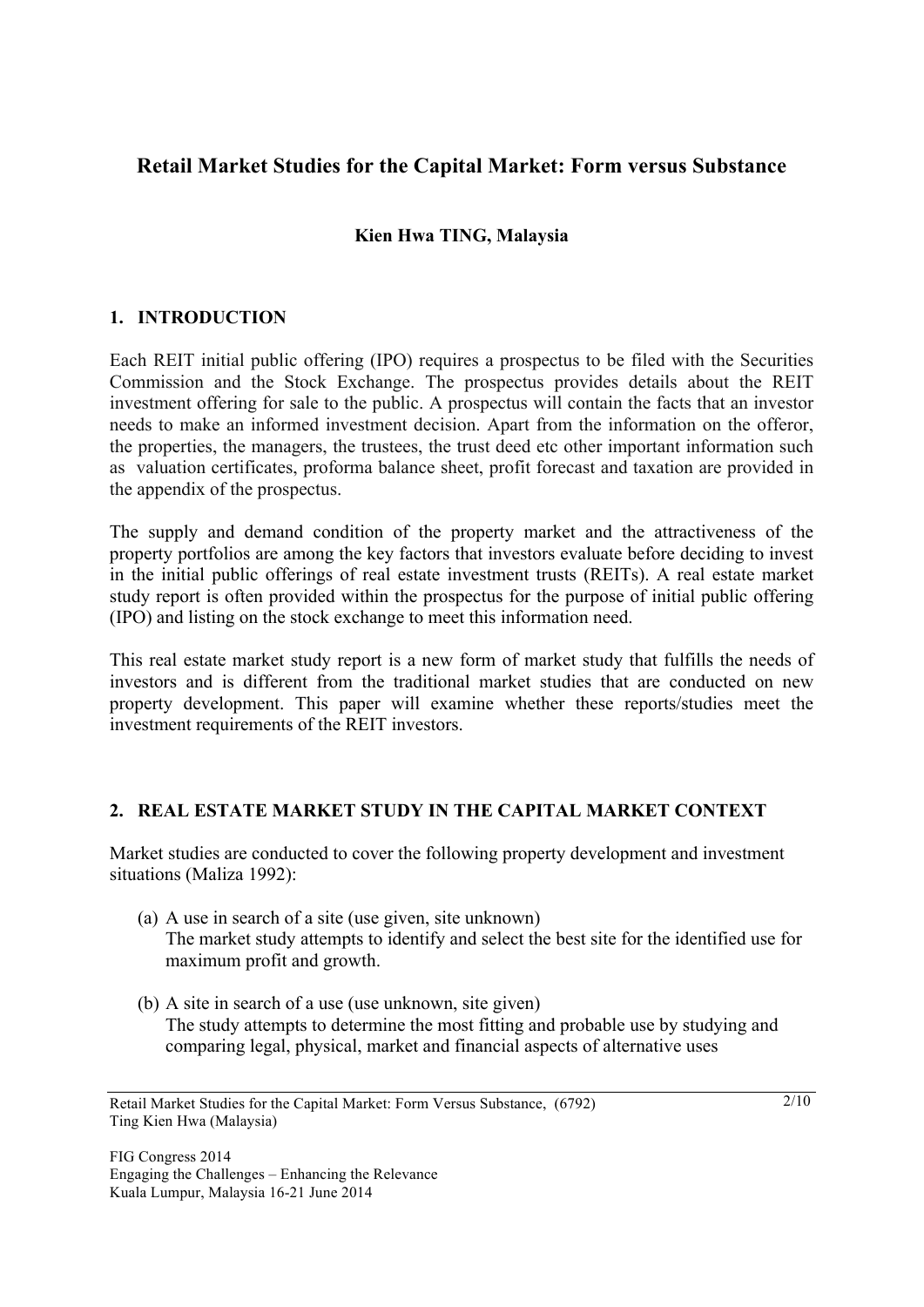(c) Market and financial feasibility are carried for an identified scheme (use given, site given)

The study determines the market and financial feasibility of the proposed project.

(d) Capital in search of investment (use known, site unknown).

A real estate market study analyses the general market demand for a single or multiple types of properties at a particular location. Generally real estate market studies are conducted as part of the development appraisal process (Miles et. al, 2007). However real estate market studies for the REIT IPOs of the capital market are for investment appraisal purposes.

In the context of market study for the capital market, a market study is concerned with the determinants of investment profitability and its sustainability e.g. population, households, employment and income etc. Market study is the identification and study of the market for a particular development/investment. The market study specifically relates market conditions to the property under evaluation. It must show how the interaction of supply and demand affects the feasibility or attractiveness of the development/investment. The study is used to determine whether there is market support for an existing property or properties in a portfolio in the foreseeable future (Geltner et, al, 2013).

An existing retail centre is deemed enjoying maximum productivity only after an appropriate level of market support has been demonstrated to exist for that use. In-depth market studies go much further in specifying the character of that support. Such studies may determine key positioning strategies, provide estimates on the market share and absorption rate etc. (Fanning, 2005).

The techniques and procedures of market studies are getting sophisticated. Market studies can be developed into elaborate analyses. Fanning (2005) suggests various levels of market analysis that reflect a spectrum of procedure, methods and techniques.

Myers and Beck (1994) has proposed a 'four-square design' approach to take into account of the present-future and macro-micro dimensions to conduct a comprehensive market study. A good market study should take into account of present and future market conditions and also the macro and micro aspects of the property market.

The objectives of providing a real estate market study in the prospectus are to meet the following objectives:

- (a) To provide an overview of the economy and retail property market,
- (b) To review the current retail market supply and demand
- (c) To highlight key drivers and challenges of retail market
- (d) To provide commentary of the retail portfolio of REITs
- (e) To conclude on market trend and prospect.

Retail Market Studies for the Capital Market: Form Versus Substance, (6792) Ting Kien Hwa (Malaysia)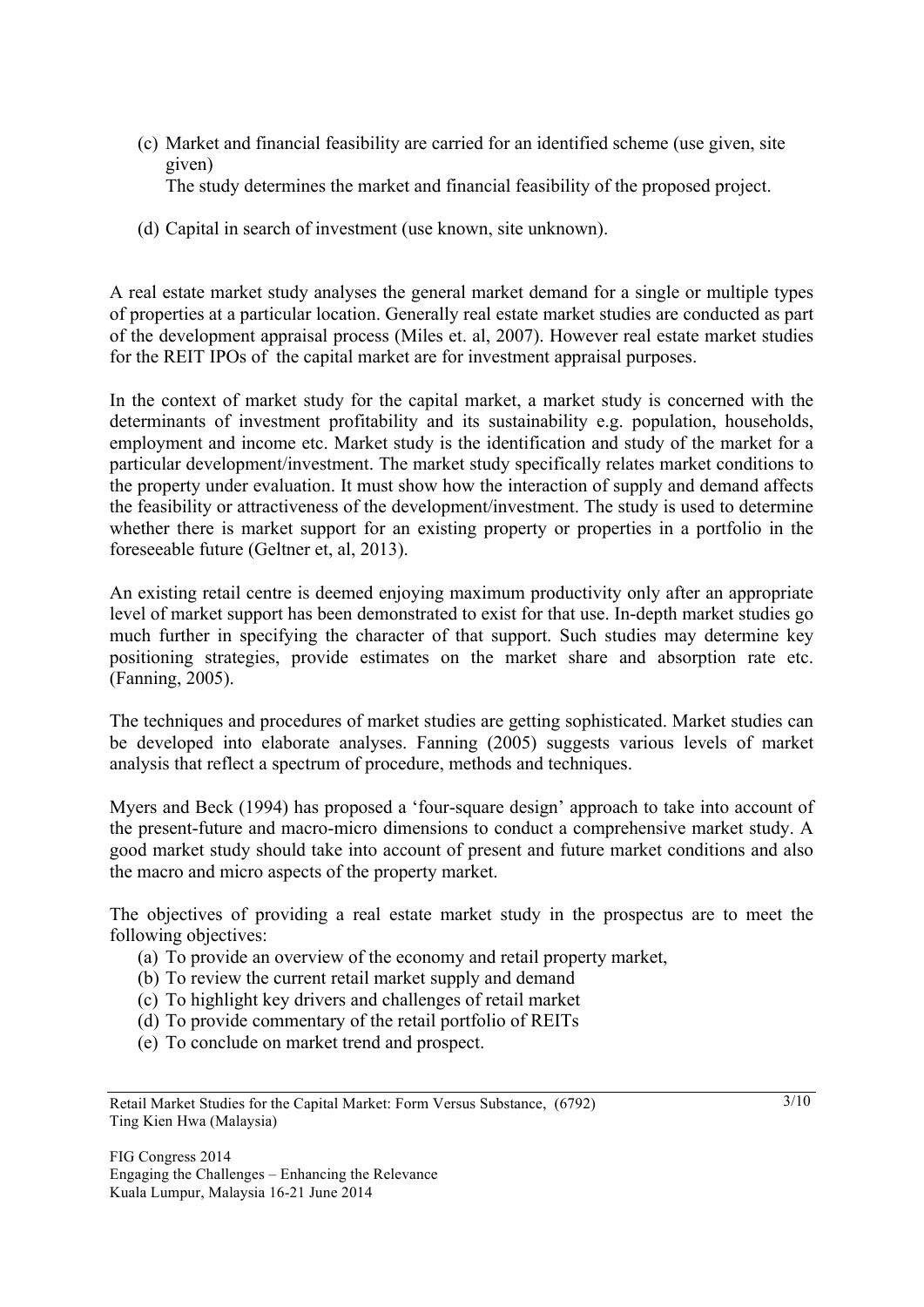## **2.1 Guidelines for market study**

Real estate professional bodies often provide guidance to its professional members in carrying out various professional tasks which covers valuation, ethics and market studies.

In US, a position paper on market analysis in the appraisal process was adopted by the Joint Valuation/Research Subcommittees of the National Council of Real Estate Investment Fiduciaries (NCREIF) in 1995. This was released in an article by Wincott and Mueller (1995) in *The Appraisal Journal*. An update of the position paper was released by NCREIF Valuation Committee on 21 May 2012 (NCREIF, 2012).

In Malaysia, upon the aftermath of the Asian Financial Crisis, the Bank Negara has recommended to provide property market studies to support lending to the property sector. A guideline known as "*Market and Feasibility Study Guidelines for Property Projects or Property Investments*" is prepared by The Association of Valuers and Property Consultants in Private Practice Malaysia (PEPS) in 2001.

The guidelines are prepared in response to the National Economic Recovery Plan report of August 1998 that bank lending should be based on merits of the case and supported by detailed market and feasibility studies.

However the PEPS guidelines to market study cover merely two pages and all within eleven bullet points. The guidelines did not provide sufficient details on the content, components and scope of a good market study. Despite the lack of details in the guidelines, property consultants had nevertheless continued to prepare market study reports over the years.

The market study reports found in REIT IPO prospectuses of Bursa Malaysia provide a research opportunity to examine the adequacies of these market studies, which are publicly available, in providing the necessary information for potential REIT investors in their investment decision making.

#### **3. RESEARCH METHODOLOGY AND DATA**

A literature review is carried out to find out the weaknesses of real estate market studies. Ting (2007) has summarized the criticisms of market studies under four major stages in carrying out a market study i.e. data collection, data analysis, analytical techniques and evaluation. These four major stages are adopted to facilitate a systematic analysis of the content of a real estate market study report.

The technique of content analysis is applied to examine the contents of market study report found in the REIT IPO prospectuses for the 2005 to 2013 period. As the retail market is a

 $A/10$ 

Retail Market Studies for the Capital Market: Form Versus Substance, (6792) Ting Kien Hwa (Malaysia)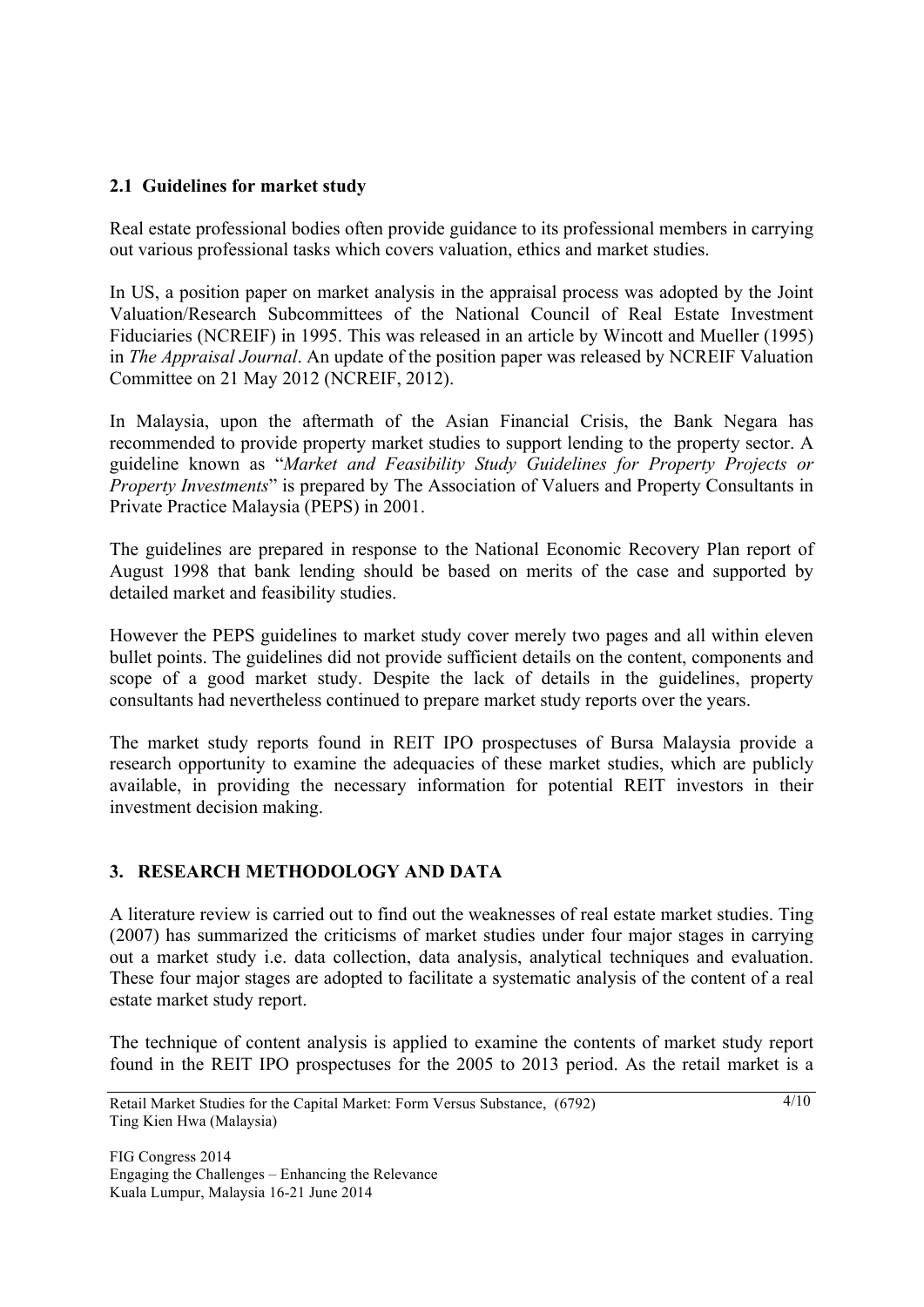more complex property sector that requires detailed analysis, only the market study reports that covered the retail market are analysed for this research. To aid content analysis, words, sentences, paragraphs, tables and figures relating to retail market prospects are used to examine the adequacy of the retail market studies whether they satisfy the objectives of these reports.

To examine the 'form' aspect of the retail market studies, major topics/headings of these reports are collected and to be evaluated against the market study reports.

To examine the 'substance' of these studies, the strengths and weaknesses of these studies are evaluated against the list of criticisms by Ting (2007).

Out of the 15 prospectuses issued during the study period, only six contain retail market study reports (refer Table 1).

| <b>REIT</b>  | <b>Issue date of</b> | <b>No. of States</b> | <b>Property Sector</b> | No. of pages<br>of market |
|--------------|----------------------|----------------------|------------------------|---------------------------|
|              | <b>IPO</b>           | covered in report    | covered in             |                           |
|              | prospectus           | on retail sector     | market study           | study report              |
| 1. Starhill  | 22.5.2005            | KL                   | Retail, office, hotel  | 111(57)                   |
| 2. Hektar    | 15.11.2006           | Selangor, Malacca    | Retail                 | 85(53)                    |
| 3. Sunway    | 15.6.2010            | Selangor, Penang,    | Retail, office, hotel  | 159 (58)                  |
|              |                      | Perak                |                        |                           |
| 4. CMMT      | 28.6.2010            | KL, Selangor,        | Retail                 | 57 (38)                   |
|              |                      | Penang               |                        |                           |
| 5. Pavillion | 14.11.2011           | KL                   | Retail                 | 63(33)                    |
| 6. IGB       | 27.8.2012            | KL                   | Retail                 | 63(45)                    |

Table 1: Selected REIT prospectuses for content analysis

Note: 1 – The figures in bracket represent the number of pages dedicated on retail property market and retail centre analyses.

## **4. ANALYSIS**

#### **4.1 Adequacy of general contents of retail market reports – the 'form' aspect**

For analysis, the respective market study reports are coded and arranged randomly to avoid possible identification of the property consultancy firms that prepare the reports. Table 2 shows the results of the analysis.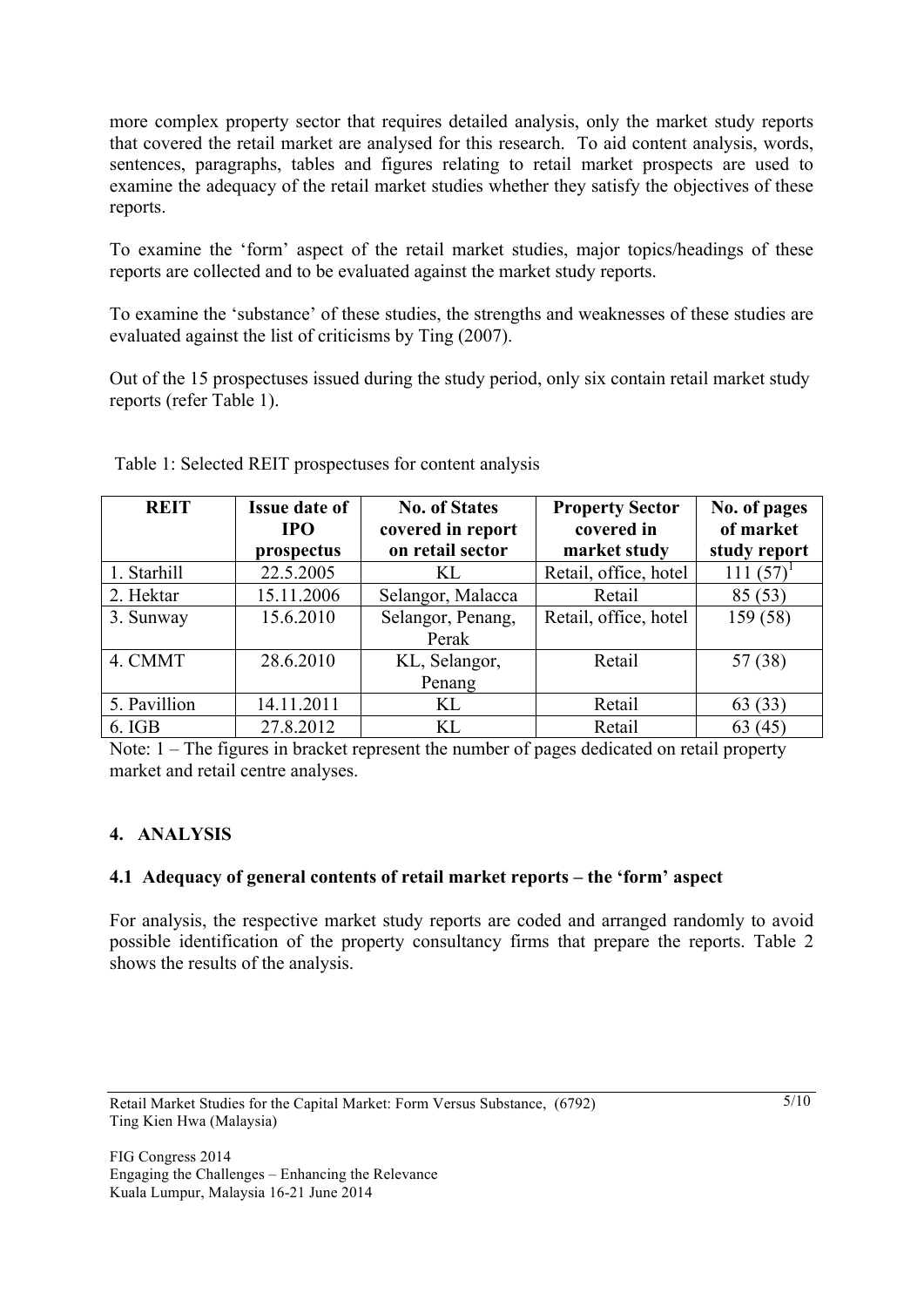| <b>Topics</b>          | <b>Study 1</b> | <b>Study 2</b>          | <b>Study 3</b> | Study 4      | Study 5   | Study 6 |
|------------------------|----------------|-------------------------|----------------|--------------|-----------|---------|
| National economic      |                |                         |                |              |           |         |
| overview & outlook     |                |                         |                |              |           |         |
| State/regional         |                |                         |                |              |           |         |
| economic overview &    |                |                         |                |              |           |         |
| outlook                |                |                         |                |              |           |         |
| Demand analysis:       | $\sqrt{ }$     |                         |                |              |           |         |
| Existing               |                | $\sqrt{}$               | $\sqrt{}$      | $\sqrt{}$    | $\sqrt{}$ | V       |
| Supply analysis:       |                |                         |                |              |           |         |
| Existing               |                |                         |                |              |           |         |
| Future                 | V              |                         |                |              |           |         |
| Rental analysis and    |                |                         |                |              |           |         |
| trends                 |                |                         |                |              |           |         |
| Occupancy rates and    |                |                         |                | V            | V         |         |
| trends                 |                |                         |                |              |           |         |
| REIT portfolio review: |                |                         |                |              |           |         |
| Locational analysis    | $\sqrt{}$      |                         |                |              |           |         |
|                        |                |                         |                |              |           |         |
| Trade area analysis    | X              |                         |                |              |           |         |
|                        |                |                         |                |              |           |         |
| Performance analysis   |                | $\overline{\mathbf{X}}$ |                | $\mathbf{X}$ |           |         |
|                        |                |                         |                |              |           |         |
| <b>SWOT</b> analysis   |                |                         |                | V            |           |         |
| Comparative retail     |                |                         |                |              |           |         |
| centre assessment      | X              |                         |                |              |           |         |
|                        |                |                         |                |              |           |         |
| Outlook and future     |                |                         |                |              |           |         |
| prospects              |                |                         |                |              |           |         |
|                        |                |                         |                |              |           |         |

Table 2: Analysis of general contents of retail market studies in REIT prospectuses

**Note :**  $\sqrt{}$  - denotes available; **X** - denotes not available

From Table 2, we can conclude that the form and the general contents of the retail market studies are generally the same. But some aspects of retail market analysis are not covered:

- Trade area analysis
- Performance analysis
- Comparative retail centre assessment

The market studies concerned did not provide any form of coverage in these areas.

Retail Market Studies for the Capital Market: Form Versus Substance, (6792) Ting Kien Hwa (Malaysia)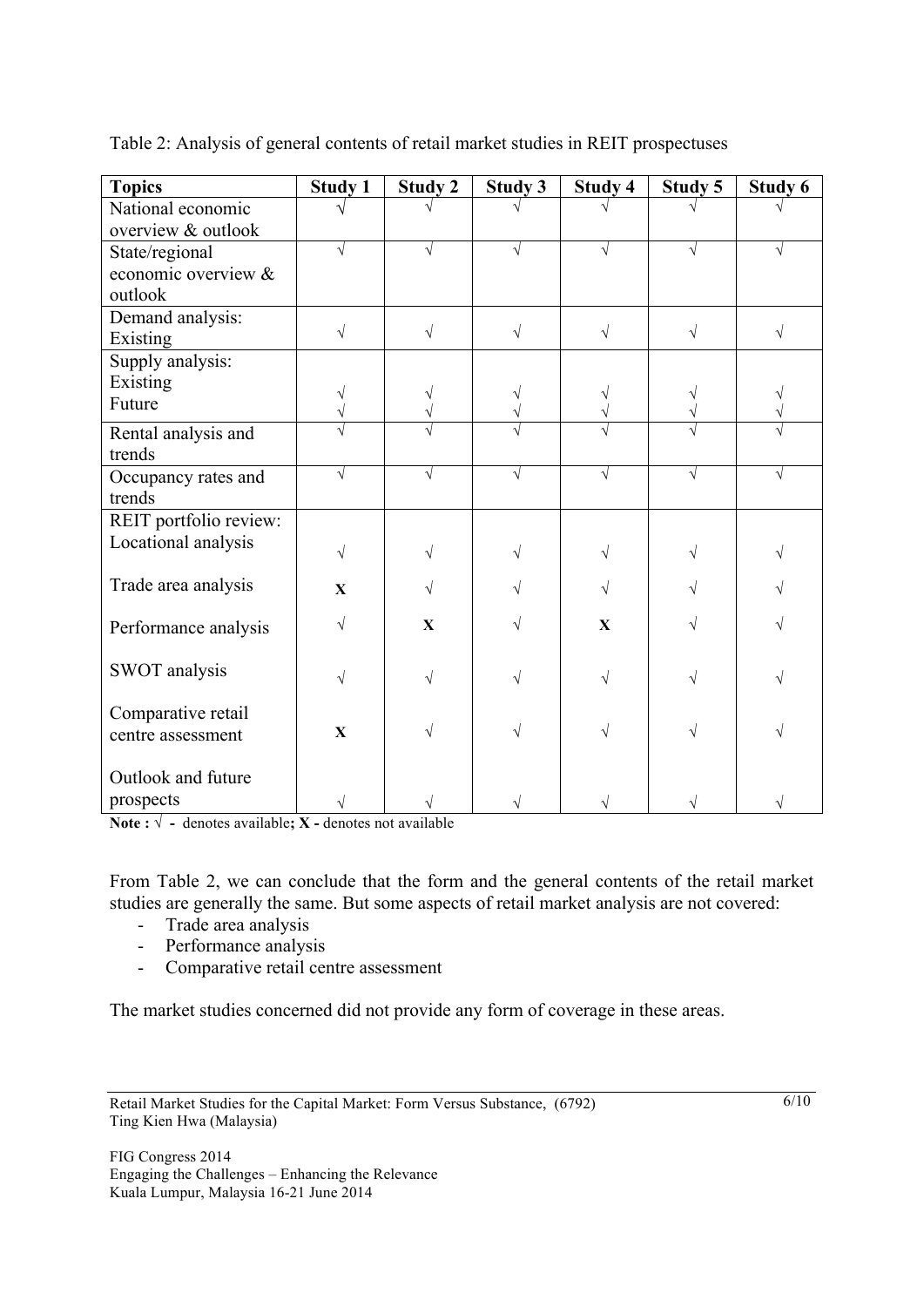#### **4.2 Adequacies of retail market information for investment decision making – the 'substance' aspect**

A retail market study that concludes that there is good prospect in investing in the REITs should contain analyses and evaluations that are supported by facts and figures. Table 3 examine and evaluate whether there are any weaknesses in the retail market studies.

|  | Table 3: Criticisms on retail market studies for REIT IPOs |  |  |  |  |
|--|------------------------------------------------------------|--|--|--|--|
|  |                                                            |  |  |  |  |

| <b>Weaknesses</b>                     | Report 1 | Report 2 | Report 3 | Report 4 | Report 5 | Report 6 |
|---------------------------------------|----------|----------|----------|----------|----------|----------|
| Data Collection                       |          |          |          |          |          |          |
| Unreliable, incomplete, outdated data |          |          |          |          |          |          |
|                                       |          |          |          |          |          |          |
| Data analysis                         |          |          |          |          |          |          |
| Irrelevant data analysis              |          |          |          |          |          |          |
| Unexplained statistics                |          |          |          |          |          |          |
| Unspecified assumptions               |          |          |          |          |          |          |
| Unsupported opinions,                 |          |          |          |          |          |          |
| geographical leap                     |          |          |          |          |          |          |
| Lack of psychographics                |          |          |          |          |          |          |
|                                       |          |          |          |          |          |          |
| Analytical techniques                 |          |          |          |          |          |          |
| Retail trade area delineation         |          |          |          |          |          |          |
| SS & DD not analysed according to     |          |          |          |          |          |          |
| Market segmentation                   |          |          |          |          |          |          |
| Future prospects                      |          |          |          |          |          |          |
| No future demand projections          |          |          |          |          |          |          |
| No capture rate                       |          |          |          |          |          |          |
| Evaluation                            |          |          |          |          |          |          |
| Unsupported conclusions               |          |          |          |          |          |          |
| No conclusion                         |          |          |          |          |          |          |
|                                       |          |          |          |          |          |          |

Note :  $\sqrt{}$  - denotes weaknesses found in report

Table 3 shows there are distinctive weaknesses in the retail market studies at two levels i.e. individual studies and common weaknesses among studies.

At individual report level, two of the reports have significant weaknesses and the balance four are well prepared.

The common weaknesses among the market studies are (a) unspecified assumptions (b) lack of future demand projections; and (c) no capture rate.

7/10

FIG Congress 2014 Engaging the Challenges – Enhancing the Relevance Kuala Lumpur, Malaysia 16-21 June 2014

Retail Market Studies for the Capital Market: Form Versus Substance, (6792) Ting Kien Hwa (Malaysia)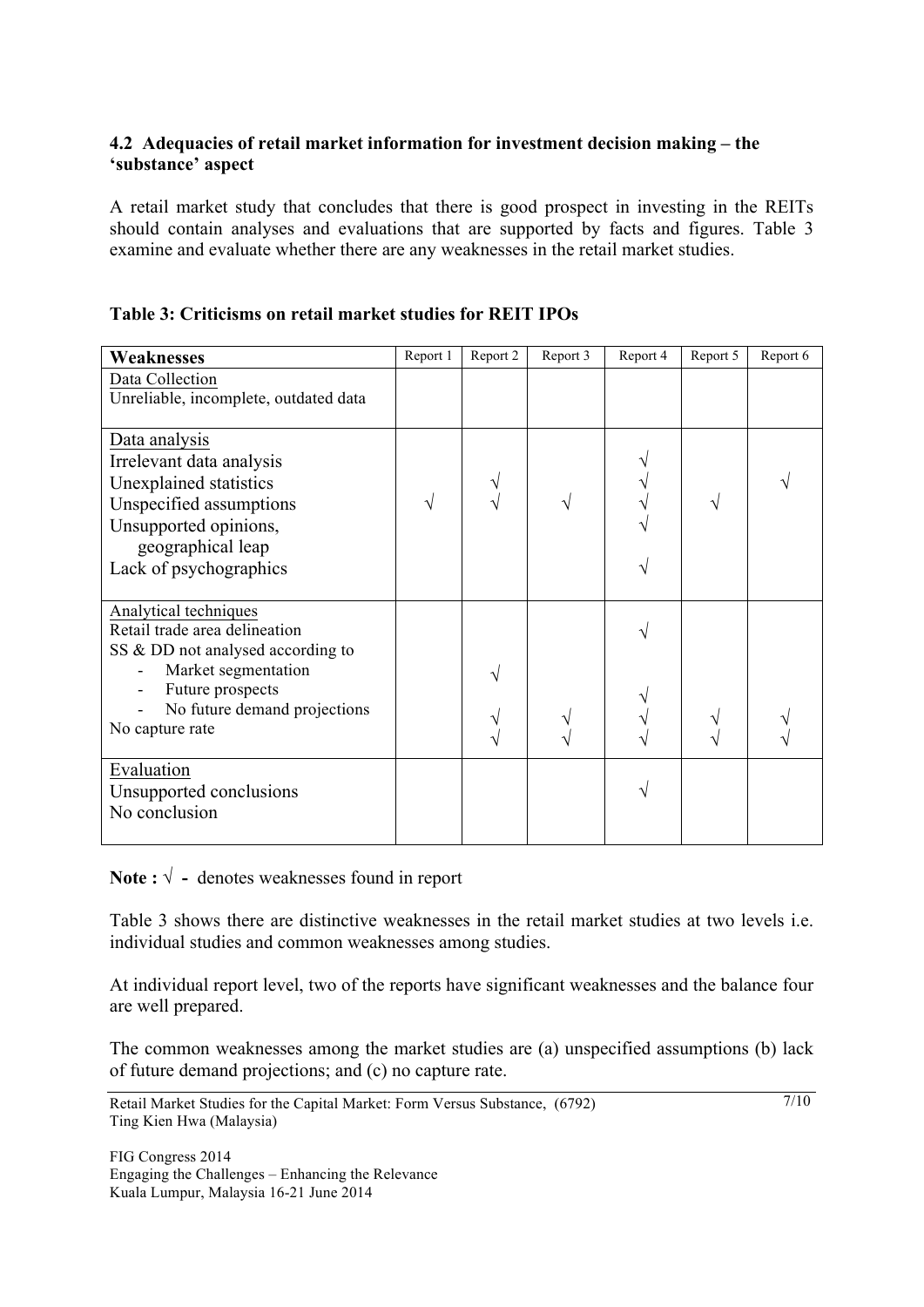Examples of unspecified assumptions are:

- (a) For the primary and secondary trade areas, distance and travel time are not specified,
- (b) The primary and secondary trade area are circular in shape,
- (c) The existing demand factors are assumed to extend into the future.

Facts and figures on existing and future supply are usually provided. Existing supply and demand situations are often analysed using occupancy rate. However there are no projections provided for future demand. With the lack of analysis between future supply and demand, the conclusion made on the future prospects of the shopping centres in the report is questionable.

The capture rate of each shopping centre is not specified in the studies. It is assumed to remain constant and is not affected by new shopping centres coming into operations and within the trade area. This omission may seriously affect the reliability of the conclusions of the reports.

#### **5 CONCLUSION**

The supply and demand condition of the property market and the attractiveness of the property portfolios are among the key factors that investors evaluate before deciding to invest in the initial public offerings of real estate investment trusts (REITs). To meet this information need, a real estate market study report is often provided within the REIT prospectus for the purpose of initial public offering (IPO) and listing on the stock exchange.

Content analysis using the criteria is applied to examine whether there are weaknesses in the retail market studies. The analysis found that the general headings and contents of these retail market studies are generally the same. However a detailed content analysis reveals that there are weaknesses in the areas of data analysis and analytical techniques of these retail market studies.

Hence the generally broad headings (i.e. form) found in the content of a market study may not necessarily provide enough information/data (i.e. substance) to assist investors in making their investment decisions.

In conclusion, the retail market studies found in REIT IPO prospectuses need to be read in detailed to ensure the conclusions made are well founded and based on proper analysis of facts and figures. Before making any investment decisions, a critical reading of the reports particularly the implicit assumptions made will help investors to conclude whether there is any sustainable prospect in the shopping centres owned by the REITs.

Retail Market Studies for the Capital Market: Form Versus Substance, (6792) Ting Kien Hwa (Malaysia)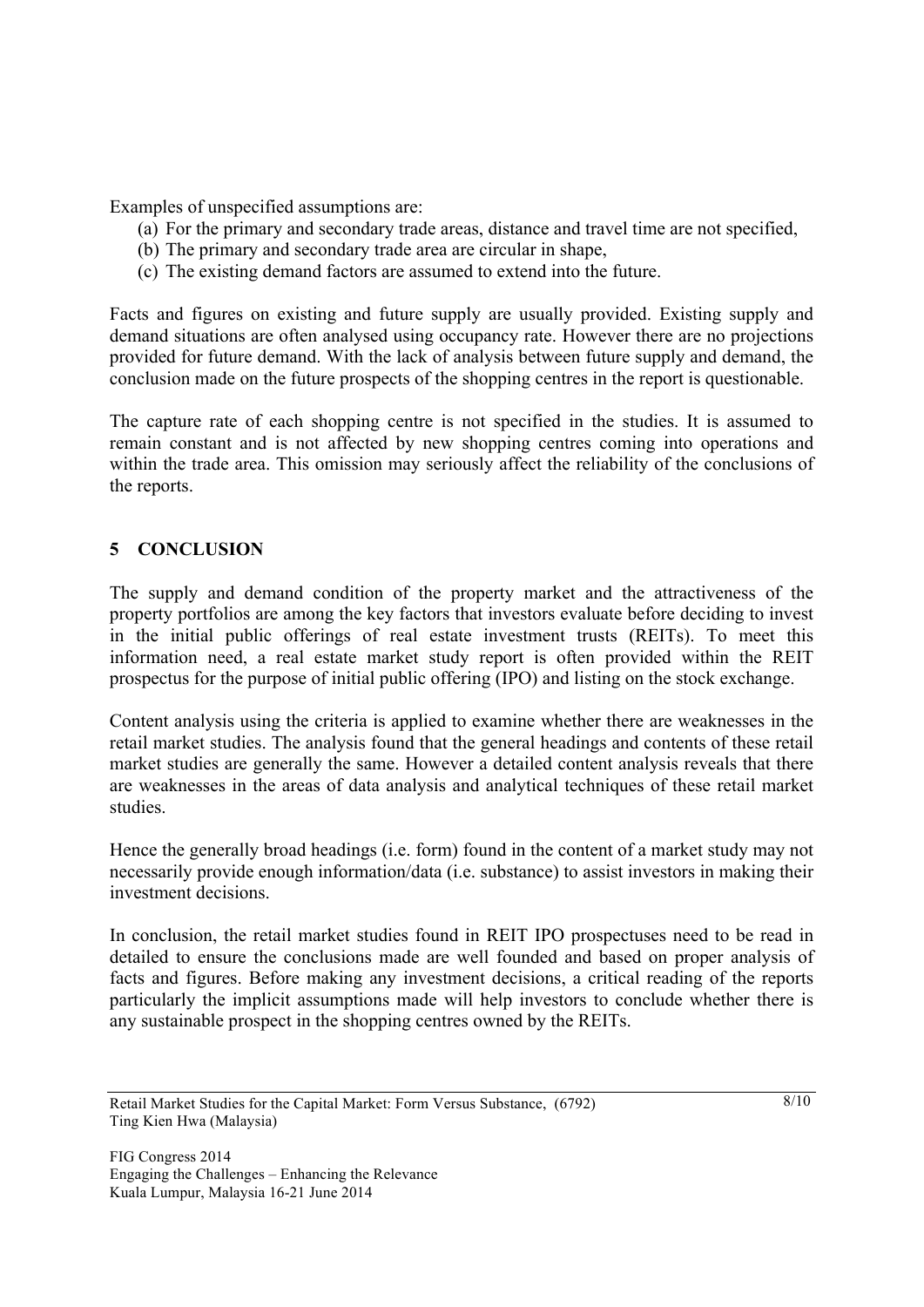#### **REFERENCES**

Association of Valuers and Property Consultants in Private Practice Malaysia. 2001. *Market and Feasibility Study Guidelines for Property Projects or Property Investments* PEPS

Babbie, Earl. 2013. *Social research counts*, Wadsworth, Cengage Learning

Brett, D. L. and Schmitz, A. 2009. *Real estate market analysis: methods and case studies.*  2ed. Urban Land Institute, Washington, D. C.

Fanning, S. F. 2005. *Market analysis for real estate: concepts and applications in valuation and highest and best use*, Appraisal Institute, Chicago

Fanning, S. F. and Jody Winslow. 1988. Guidelines for Defining the Scope of Market Analysis in Appraisal Assignments *The Appraisal Journal* October

Geltner, D. M., Miller, N., Clayton, J. and Eichholtz, P. 2013. *Commercial real estate*, South Western Educational Publishing

Malizia, E. 1992. A framework for real estate feasibility research *Journal of Property Valuation and Investment*, 10(3), 640-645

Miles, Mike E., Berens, G. L., Eppli, M J and Weiss, M. A. 2007. *Real estate development: Principles and process,* 4 ed. Urban Land Institute, Washington, D. C.,

Myers, Dowell and Beck, Kenneth. 1994. A Four-square Design for Relating the Two Essential Dimensions of Real Estate Market Studies in DeLislie, J R & Sa-Aadu J ed. *Appraisal, Market Analysis & Public Policy in Real Estate*, Real Estate Research Issues Vol.1 Kluwer Academic Publishers

NCREIF. 2012. *Market analysis in the appraisal process,* Valuation Committee Position Paper

Ting, Kien Hwa. 2007. A review of criticisms on real estate market studies, *23rd American Real Estate Society Conference*, San Francisco, USA

Wincott, D. R. and Mueller, G. R. 1995. Market analysis in the appraisal Process *The Appraisal Journal,* January, 27 - 32

Retail Market Studies for the Capital Market: Form Versus Substance, (6792) Ting Kien Hwa (Malaysia)